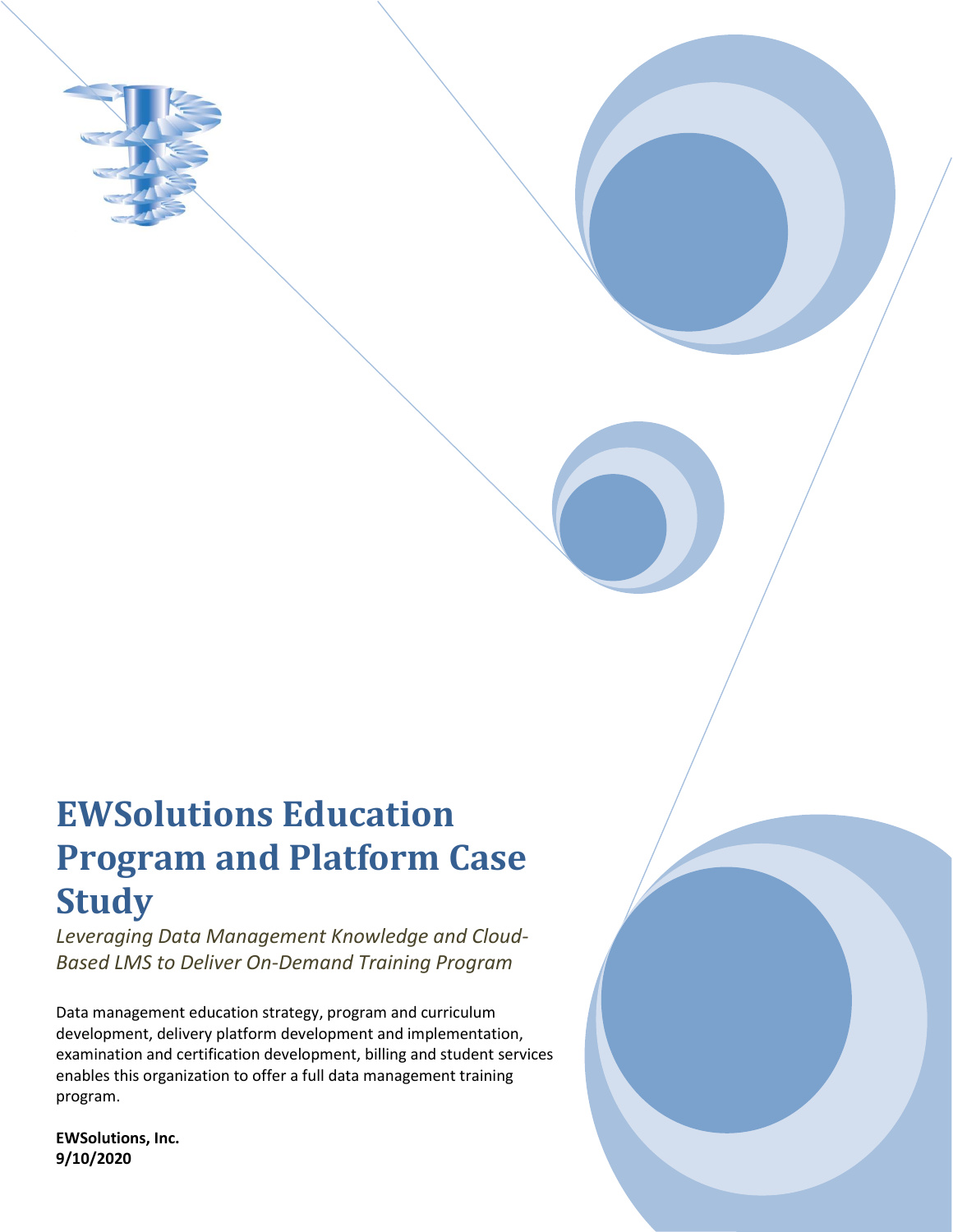## **Bringing Enterprise Data Management Education and Testing Online and On-Demand: A Case Study in How EWSolutions Enabled an Organization to Offer Self-Paced Training in Data Management**

A major Fortune 500 organization recently acquired a large competitor in their marketplace. As part of the acquisition, they identified a need to incorporate its small but effective enterprise data management initiative into their environment. At the same time, external forces were indicating a need to expand the data management program to be truly enterprise, which would require educating many more staff members and leaders in the concepts and best practices of data management, including data literacy, data governance, metadata management, and data quality. With an organization size approaching multiple thousands, the company knew it could not remain with its current approach of a few small in-person classes held once or twice each year.

The organization had a focus on a few areas of an established data management framework (metadata management, limited data governance, some data quality programs, enterprise data modeling, and a data warehouse) but they had chosen to adopt a full enterprise data management approach with this acquisition. This commitment forced the organization to re-evaluate its training in all areas of data management, as well as the delivery methods. New curriculum as well as a new platform were needed to address this situation. Additionally, the organization wanted to promote the concepts of data literacy to its staff and management, to advance the competence in the collection, use, and analysis of the various types of data and information across its environment.



## **Education requirements identify need for change**

The need for a comprehensive change to the organization's enterprise data management education and its delivery method forced the company to realize it simply could not update its existing training material. Many staff had outdated knowledge and had adopted a collection of practices that were yielding limited results. Most members of the organization were less data-literate than their competition, causing delays in decisions and challenges with operations.

Since the company's data management program had been scattered, it did not have a focus on the underlying enterprise information management challenges of data architecture, full metadata management, enterprise data governance, or master and reference data management. Additionally, the warehousing and business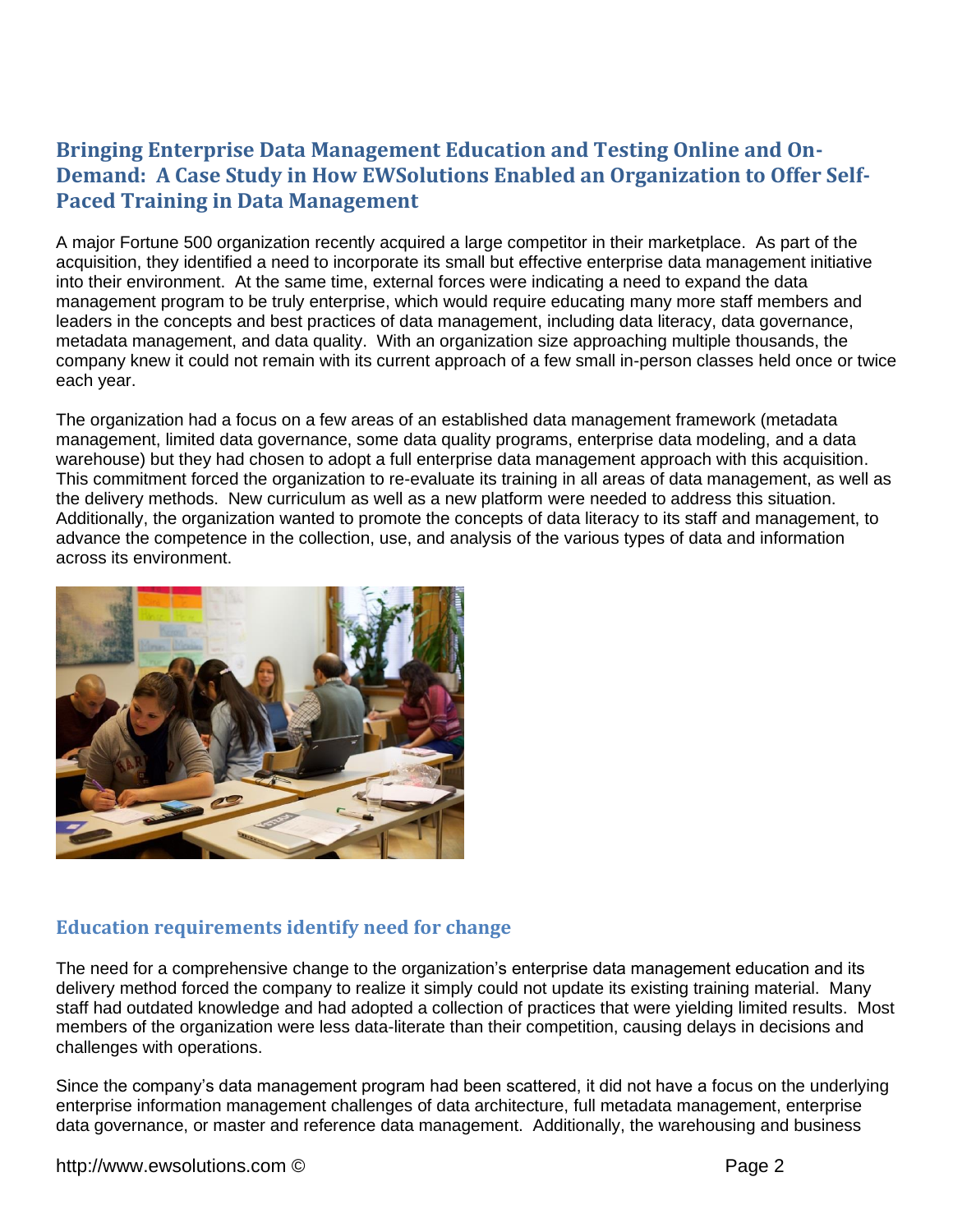intelligence environment was not built with proven practices and industry standards for data integration, data warehouse architecture and data warehouse metadata management, ultimately causing challenges for the expanding organization.

The company retained industry leader **Enterprise Warehouse Solutions** (EWSolutions) and used its expert consultants to perform a complete enterprise information management current state assessment, and a companion education assessment. EWSolutions' team of experienced top-level strategists was able to provide the company with exemplary advice, guidance, planning and execution strategies and recommendations for improvement in all areas of EIM (data governance, master and reference data management, data architecture, metadata management, data integration, data quality management, data security, database operations, etc). EWSolutions also performed a comprehensive assessment for the data management education at the company concurrently with the EIM assessment. This assessment included a detailed review of the training content, and the delivery methods used, and a gap assessment of knowledge and skills in each area of data management.

During the education assessment, EWSolutions used its revolutionary educational assessment framework to evaluate, design, and implement the processes of the education strategy and roadmap.

The results of the education assessment included:

- Analysis of current education content against data management framework activities and practices
- Assessment of gaps between the client's data management practices and industry proven practices
- Assessment of the current state of data literacy of staff and management against accepted standards for data collection, data usage, data analysis
- Assessment of the current delivery method for training and recommendations for improvements that incorporated current technologies, best training and learning practices, and adult education concepts
- Identification of skills and knowledge gaps for each area of the framework to create appropriate training materials, and creation of examinations to validate skills and knowledge acquisition



EWSolutions consultants brought outstanding credentials and dedication to the partnership while also offering:

- Exceptional experience in all facets of enterprise data / information management assessment and implementation
- Exceptional experience in all areas of educational assessment, Learning Management System (LMS) development and implementation, training material development, training delivery
- Exceptional experience in all areas of enterprise data management training development and delivery
- Exceptional experience in the use of a proven methodology for educational assessment, training development, course delivery, and evaluation (ADDIE method)
- Sophisticated interpersonal communication skill for delivering knowledge transfer
- Thorough understanding of the management of educational platforms to support client's student / training populations
- The invaluable ability to view educational experiences from the business person's perspective

With the superior guidance of EWSolutions in all areas of EIM and educational assessment, with clearly defined recommendations for improvement and a series of phased implementation roadmaps, the company was able to plan its new approach to data management and the education of its staff confidently with these clearly defined goals:

http://www.ewsolutions.com © Page 3